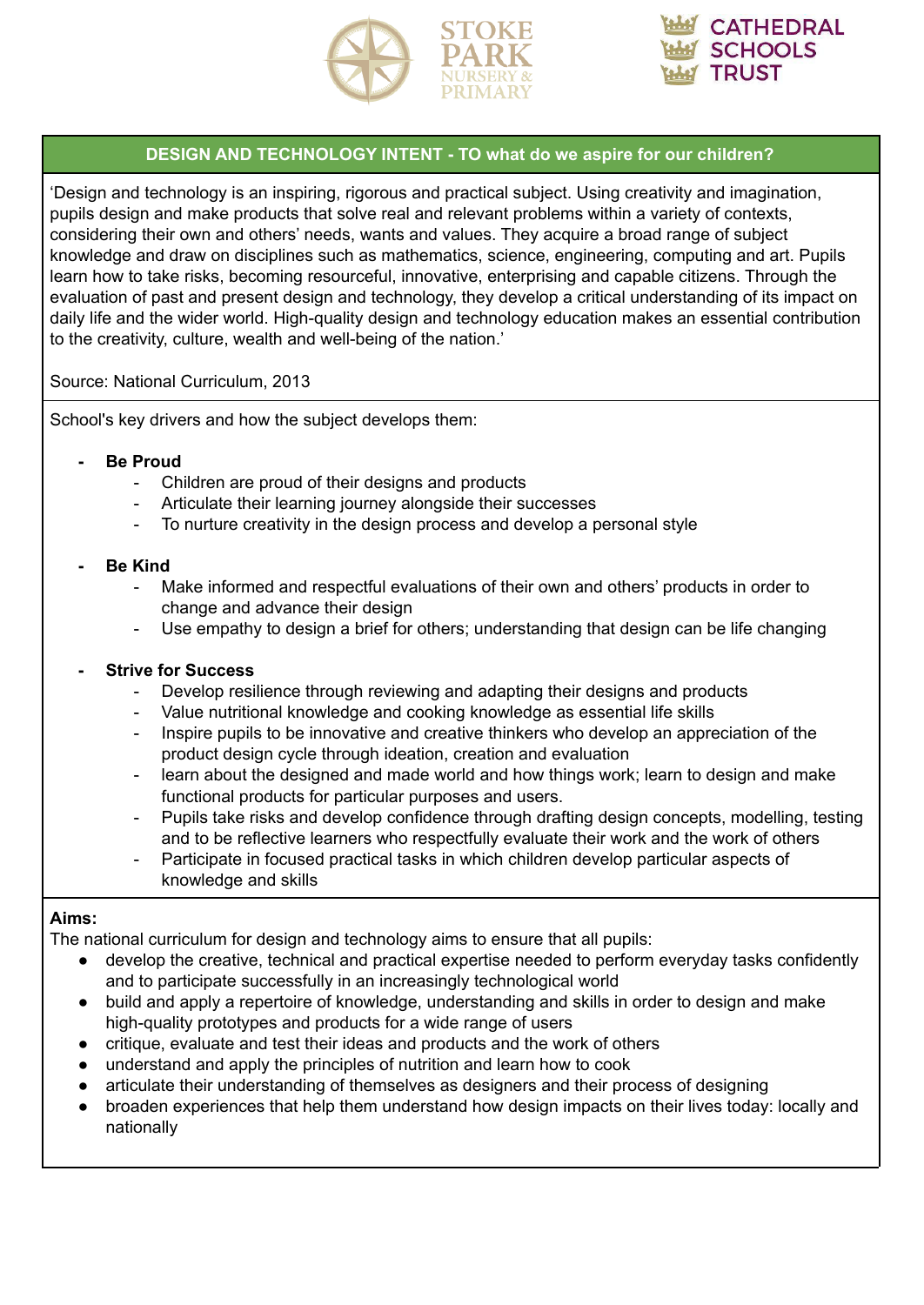

## **Long term sequence (Including EYFS to KS1 progression)**

#### **Early Years:**

#### Expressive Arts and Design

Expressive Arts and Design involves the development of the children's artistic and cultural awareness and supports their imagination and creativity. The frequency and range of opportunities is important to enable them to explore and play using a wide range of media and materials.

The quality and variety of what the children see, hear and participate in is crucial for their understanding, self-expression ,vocabulary and ability to communicate through the arts.

| Design and Technology is          | Nursery - how is this achieved?  | Reception - how is this achieved?                                                                         | Key vocabulary | Core Books that link to    |  |
|-----------------------------------|----------------------------------|-----------------------------------------------------------------------------------------------------------|----------------|----------------------------|--|
| covered in Expressive Arts and    |                                  |                                                                                                           |                | foundational experiences & |  |
| Design                            |                                  |                                                                                                           |                | knowledge                  |  |
| <b>Expressive Arts and Design</b> |                                  | In addition                                                                                               | Plan           | The House that Jack Built  |  |
| Creating with Materials           | Children use a variety of tools  | Children confidently use different                                                                        | Design         | Dig Dig Dig                |  |
| · Safely use and explore a        | and materials with guidance      | materials and tools, learning how                                                                         | Make           | The Street Beneath my Feet |  |
| variety of materials, tools and   | following their interests.       | to use them appropriately to                                                                              | Review         | Rosie Revere Engineer      |  |
| techniques, experimenting with    |                                  | create their designs drawing on                                                                           | Change         | The Dot                    |  |
| colour, design, texture, form     |                                  | their own experiences.                                                                                    | Improve        | The magic Paintbrush       |  |
| and function.                     |                                  | They use different mediums with                                                                           | Cut            | What We'll Build           |  |
|                                   |                                  | confidence.                                                                                               | Stick          |                            |  |
|                                   |                                  |                                                                                                           | Attach         |                            |  |
|                                   |                                  | Model ideas by exploring                                                                                  | Build          |                            |  |
|                                   |                                  | materials, components and                                                                                 | Draw           |                            |  |
|                                   |                                  | construction kits.                                                                                        |                |                            |  |
|                                   |                                  |                                                                                                           |                |                            |  |
| · Share their creations,          | Children celebrate their         | Children celebrate their designs by                                                                       |                |                            |  |
| explaining the process they       | creations with their peer group  | explaining what they have                                                                                 |                |                            |  |
| have used.                        | using learnt vocabulary.         | achieved to their peers and adults                                                                        |                |                            |  |
|                                   |                                  | using appropriate vocabulary.                                                                             |                |                            |  |
|                                   |                                  |                                                                                                           |                |                            |  |
|                                   |                                  |                                                                                                           |                |                            |  |
| · Make use of props and           | Children use props in their role | Children select the materials and                                                                         |                |                            |  |
| materials when role -playing      | -play that they have designed.   | design props for role- playing                                                                            |                |                            |  |
| characters in narratives and      | to enable them to be involved    | characters in narratives and                                                                              |                |                            |  |
| stories.                          | in narratives and known stories. | stories during their learning. They                                                                       |                |                            |  |
|                                   |                                  | are able to explain what they have                                                                        |                |                            |  |
|                                   |                                  | designed and how they use it.                                                                             |                |                            |  |
|                                   |                                  |                                                                                                           |                |                            |  |
|                                   |                                  | Continuous Provision Play experiences with provocations for Design and Technology based thinking and talk |                |                            |  |
| Role play - home corner           |                                  |                                                                                                           |                |                            |  |
| Construction equipment            |                                  |                                                                                                           |                |                            |  |
| Book corner, creative area        |                                  |                                                                                                           |                |                            |  |
| Art and design display area       |                                  |                                                                                                           |                |                            |  |
| Dressing up clothes/props         |                                  |                                                                                                           |                |                            |  |
| Household objects                 |                                  |                                                                                                           |                |                            |  |
| Outside, role play and building   |                                  |                                                                                                           |                |                            |  |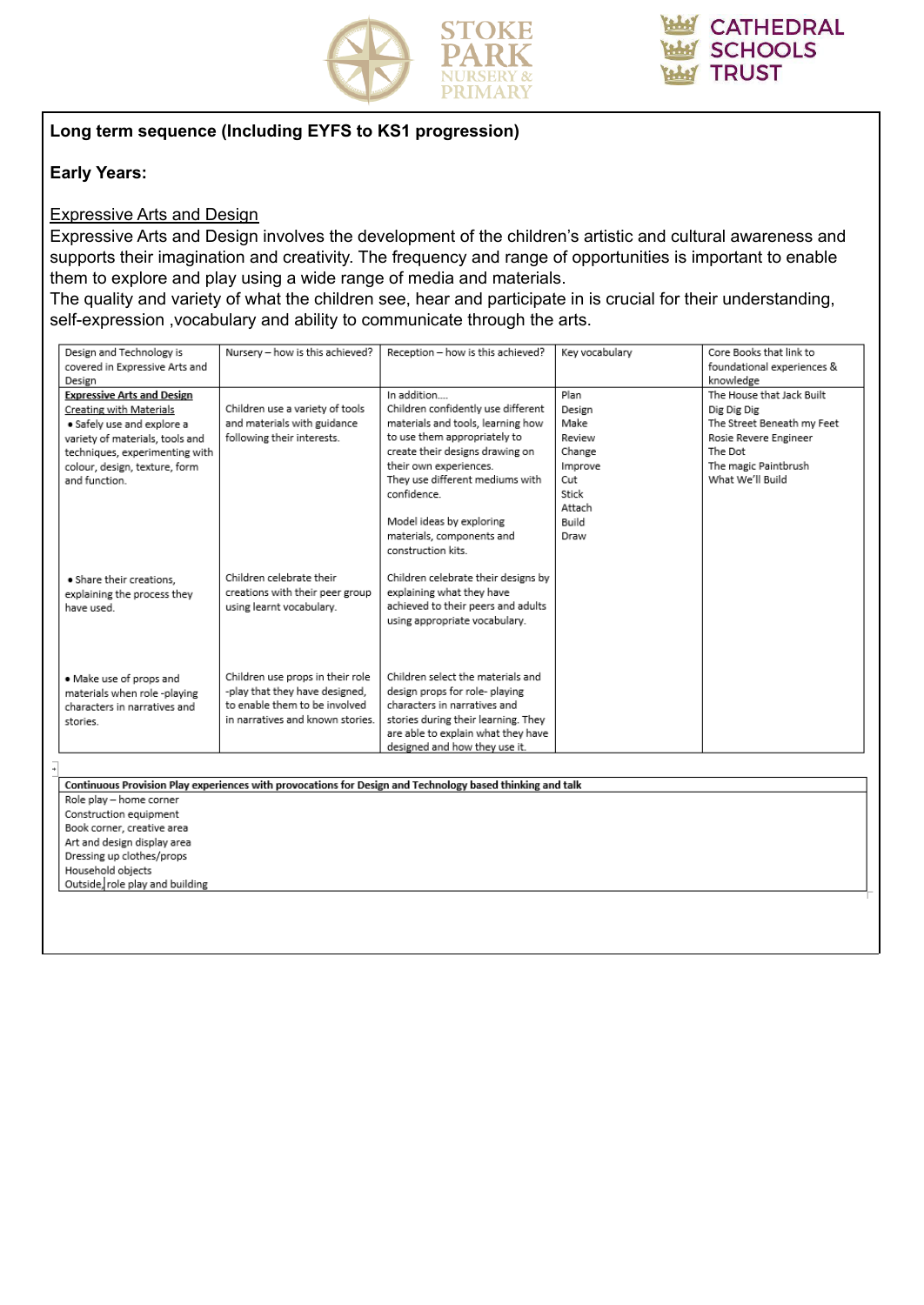



D&T Topics 2021-2022

| Term 2<br>Term 3<br>Term 6<br>Term1<br>Term 4<br>Term 5<br>Windmills<br>School<br>Food<br>Wheels and<br>Year<br>Moving<br>Puppets<br>Story book<br>Technology<br>axles<br><b>Textiles</b><br>1<br><b>Structures</b><br>study |  |
|------------------------------------------------------------------------------------------------------------------------------------------------------------------------------------------------------------------------------|--|
|                                                                                                                                                                                                                              |  |
|                                                                                                                                                                                                                              |  |
|                                                                                                                                                                                                                              |  |
| Mechanisms                                                                                                                                                                                                                   |  |
| School<br>Baby<br><b>Balanced</b><br>Year<br>Make a<br>Making a<br>Fairground                                                                                                                                                |  |
| Bear's<br>Wheel<br>2<br>pouch<br>Diet<br>study<br>moving                                                                                                                                                                     |  |
| Chair<br>Mechanisms<br><b>Food Tech</b><br>Textiles<br>Monster                                                                                                                                                               |  |
| Mechanisms<br><b>Structures</b>                                                                                                                                                                                              |  |
| Cushions<br>A castle<br>Digital<br>Year<br>Static<br>Eating<br>Pneumatic                                                                                                                                                     |  |
| 3<br>World<br><b>Textiles</b><br>electricity<br>Toy<br>seasonally<br><b>Structures</b>                                                                                                                                       |  |
| Mechanical<br>E charm<br><b>Food Tech</b><br>Electrical                                                                                                                                                                      |  |
| systems<br>systems                                                                                                                                                                                                           |  |
| Electronic<br>Adapting a<br><b>Torches</b><br>Slingshot<br>Pavilions<br>Yea —<br>Fastenings                                                                                                                                  |  |
| Electrical<br>Textiles<br>4<br>recipe<br><b>Structures</b><br>charm<br>car                                                                                                                                                   |  |
| <b>Food Tech</b><br>Mechanical<br>Digital<br>systems                                                                                                                                                                         |  |
| world<br>systems                                                                                                                                                                                                             |  |
|                                                                                                                                                                                                                              |  |
| What could<br>Year<br>Stuffed<br>Greeting<br><b>Bridges</b><br>Eating<br>Pop up                                                                                                                                              |  |
| 5<br><b>Books</b><br>be Healthier<br>cards<br><b>Structures</b><br>seasonally<br>Toys                                                                                                                                        |  |
| Food tech<br>Mechanical<br>Food tech<br>Electrical<br><b>Textiles</b>                                                                                                                                                        |  |
| Systems<br>systems                                                                                                                                                                                                           |  |
| Year<br>Come Dine<br>Steady<br>Playgrounds<br>Waistcoats<br>Eating<br>Automata                                                                                                                                               |  |
| with Me<br>Textiles<br>hand game<br>6<br><b>Structures</b><br>seasonally<br>toys                                                                                                                                             |  |
| Mechanical<br>Food Tech<br>Electrical<br>Food Tech                                                                                                                                                                           |  |

There are 4 core strands run through each unit (with cooking and nutrition as the focus on one unit per year) giving children an opportunity to revisit and deepen their understanding of these across the curriculum.

- Design
- Make
- Evaluate
- Technological Knowledge
- Cooking and nutrition

Sequence of vocabulary [progression](https://drive.google.com/file/d/1uVn5kkGR7nXSDC09nymdlSJZPD5oCD_D/view?usp=sharing)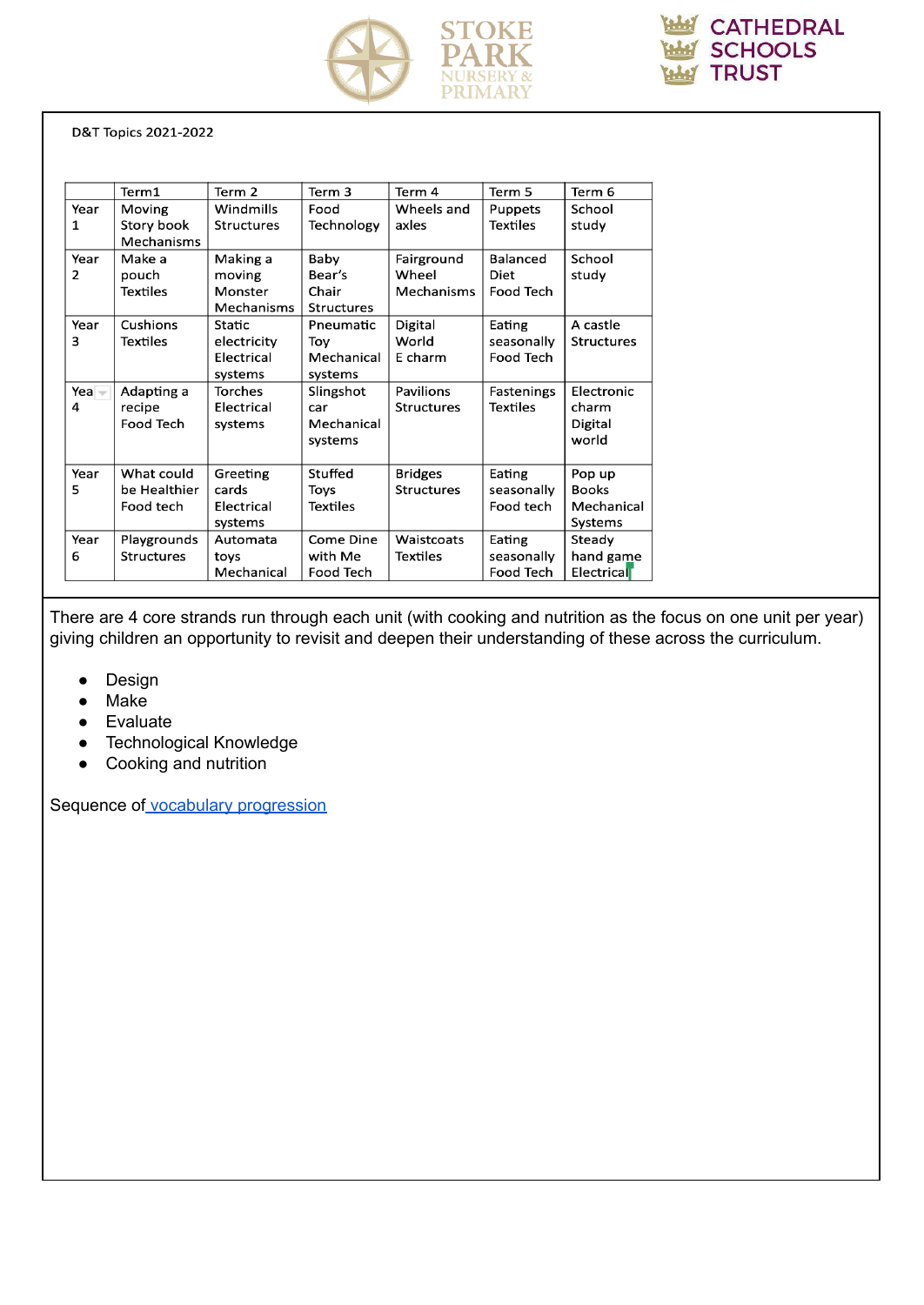

| An example of the progression in the core strand of design can be found below: |                                                                                                                                                             |                                                                                                                                                                                                                                                                                                                                                                   |                                                                                                                                                                                                                                                                                                                                                   |                                                                                                                                                                                                                                                                                                      |                                                                                                                                                                                                                                      |                                                                                                                                                                                           |                                                                                                                                                                                                                                                                                                                                                                                        |
|--------------------------------------------------------------------------------|-------------------------------------------------------------------------------------------------------------------------------------------------------------|-------------------------------------------------------------------------------------------------------------------------------------------------------------------------------------------------------------------------------------------------------------------------------------------------------------------------------------------------------------------|---------------------------------------------------------------------------------------------------------------------------------------------------------------------------------------------------------------------------------------------------------------------------------------------------------------------------------------------------|------------------------------------------------------------------------------------------------------------------------------------------------------------------------------------------------------------------------------------------------------------------------------------------------------|--------------------------------------------------------------------------------------------------------------------------------------------------------------------------------------------------------------------------------------|-------------------------------------------------------------------------------------------------------------------------------------------------------------------------------------------|----------------------------------------------------------------------------------------------------------------------------------------------------------------------------------------------------------------------------------------------------------------------------------------------------------------------------------------------------------------------------------------|
|                                                                                |                                                                                                                                                             |                                                                                                                                                                                                                                                                                                                                                                   | Key stage 1                                                                                                                                                                                                                                                                                                                                       |                                                                                                                                                                                                                                                                                                      |                                                                                                                                                                                                                                      | Key stage 2                                                                                                                                                                               |                                                                                                                                                                                                                                                                                                                                                                                        |
| Kapow                                                                          | Strands:                                                                                                                                                    | Year 1                                                                                                                                                                                                                                                                                                                                                            | Year 2                                                                                                                                                                                                                                                                                                                                            | Year <sub>3</sub>                                                                                                                                                                                                                                                                                    | Year 4                                                                                                                                                                                                                               | Year 5                                                                                                                                                                                    | Year 6                                                                                                                                                                                                                                                                                                                                                                                 |
| Design                                                                         | • Learning the<br>importance of a clear<br>design criteria<br>· Including individual<br>preferences and<br>requirements in a<br>design<br><b>Structures</b> |                                                                                                                                                                                                                                                                                                                                                                   | • Generating and<br>communicating ideas<br>using sketching and<br>modelling                                                                                                                                                                                                                                                                       | · Designing a castle<br>with key features to<br>appeal to a specific<br>person/purpose                                                                                                                                                                                                               | · Designing a stable<br>pavilion structure that<br>is aesthetically<br>pleasing and selecting<br>materials to create a                                                                                                               | · Designing a stable<br>structure that is able<br>to support weight<br>• Creating frame                                                                                                   | · Designing a<br>playground featuring a<br>variety of different<br>structures, giving<br>careful consideration                                                                                                                                                                                                                                                                         |
| Make                                                                           |                                                                                                                                                             | · Learning about<br>different types of<br>structures, found in<br>the natural world and<br>in everyday objects                                                                                                                                                                                                                                                    | · Drawing and<br>labelling a castle<br>design using 2D<br>shapes, labelling:<br>-the 3D shapes that<br>will create the<br>features - materials                                                                                                                                                                                                    | desired effect<br>· Building frame<br>structures designed to<br>support weight                                                                                                                                                                                                                       | structure<br>with focus on<br>triangulation                                                                                                                                                                                          | to how the structures<br>will be used.<br>considering effective<br>and ineffective<br>designs                                                                                             |                                                                                                                                                                                                                                                                                                                                                                                        |
| Evaluation                                                                     |                                                                                                                                                             |                                                                                                                                                                                                                                                                                                                                                                   |                                                                                                                                                                                                                                                                                                                                                   | need and colours.<br>· Designing and/or<br>decorating a castle<br>tower on CAD<br>software                                                                                                                                                                                                           |                                                                                                                                                                                                                                      |                                                                                                                                                                                           |                                                                                                                                                                                                                                                                                                                                                                                        |
| <b>Technical</b><br>knowledge                                                  | Mechanisms/<br>Mechanical<br>systems                                                                                                                        | · Explaining how to<br>adapt mechanisms.<br>using bridges or<br>guides to control the<br>movement<br>• Designing a moving<br>story book for a given<br>audience<br>· Designing a vehicle<br>that includes wheels.<br>axles and axle holders.<br>which will allow the<br>wheels to move<br>• Creating clearly<br>labelled drawings<br>which illustrate<br>movement | • Creating a class<br>design criteria for a<br>moving monster<br>· Designing a moving<br>monster for a specific<br>audience in<br>accordance with a<br>design criteria<br>· Selecting a suitable<br>linkage system<br>to produce the desired<br>motions<br>· Designing a wheel<br>Selecting appropriate<br>materials based on<br>their properties | · Designing a toy<br>which uses a<br>pneumatic system<br>· Developing design<br>criteria from a design<br>brief<br>· Generating ideas<br>using thumbnail<br>sketches and exploded<br>diagrams<br>• Learning that<br>different types of<br>drawings are used in<br>design to explain ideas<br>clearly | · Designing a shape<br>that reduces air<br>resistance<br>· Drawing a net to<br>create a structure<br>from<br>• Choosing shapes<br>that increase or<br>decrease speed as a<br>result of air resistance<br>· Personalising a<br>design | · Designing a pop-up<br>book which uses a<br>mixture of structures<br>and mechanisms<br>• Naming each<br>mechanism, input and<br>output accurately<br>· Storyboarding ideas<br>for a book | ·Experimenting with a<br>range of cams,<br>creating a design for<br>an automata toy based<br>on a choice of cam to<br>create a desired<br>movement<br>• Understanding how<br>linkages change the<br>direction of a force<br>· Making things move<br>at the same time<br>· Understanding and<br>drawing<br>cross-sectional<br>diagrams to show the<br>inner-workings of the<br>automata |

Here below is an example of the overview of the **skills** and **knowledge** covered in each year group and strand and how these are developed through our Design and Technology scheme of work.

| Progression of skills and knowledge |                  |                                                                                                                                                                                                                                                                                                                                                                                                                                                                                                                                                                               | <b>Structures</b>                                                                                                                                                                                                                                                                                                                                                                                                                                                                                                                                                                                  |  |  |
|-------------------------------------|------------------|-------------------------------------------------------------------------------------------------------------------------------------------------------------------------------------------------------------------------------------------------------------------------------------------------------------------------------------------------------------------------------------------------------------------------------------------------------------------------------------------------------------------------------------------------------------------------------|----------------------------------------------------------------------------------------------------------------------------------------------------------------------------------------------------------------------------------------------------------------------------------------------------------------------------------------------------------------------------------------------------------------------------------------------------------------------------------------------------------------------------------------------------------------------------------------------------|--|--|
|                                     |                  | Year 1                                                                                                                                                                                                                                                                                                                                                                                                                                                                                                                                                                        | Year 2                                                                                                                                                                                                                                                                                                                                                                                                                                                                                                                                                                                             |  |  |
|                                     |                  | <b>Constructing a windmill</b>                                                                                                                                                                                                                                                                                                                                                                                                                                                                                                                                                | <b>Baby bear's chair</b>                                                                                                                                                                                                                                                                                                                                                                                                                                                                                                                                                                           |  |  |
|                                     | Design           | • Learning the importance of a clear design criteria<br>. Including individual preferences and requirements in a design                                                                                                                                                                                                                                                                                                                                                                                                                                                       | • Generating and communicating ideas using sketching and modelling<br>. Learning about different types of structures, found in the natural world and in everyday<br>objects                                                                                                                                                                                                                                                                                                                                                                                                                        |  |  |
| <b>Skills</b>                       | Make             | . Making stable structures from card, tape and glue<br>. Learning how to turn 2D nets into 3D structures<br>• Following instructions to cut and assemble the supporting structure of a windmill<br>. Making functioning turbines and axles which are assembled into a main supporting structure                                                                                                                                                                                                                                                                               | . Making a structure according to design criteria<br>• Creating joints and structures from paper/card and tape<br>• Building a strong and stiff structure by folding paper                                                                                                                                                                                                                                                                                                                                                                                                                         |  |  |
|                                     | <b>Evaluate</b>  | N/A                                                                                                                                                                                                                                                                                                                                                                                                                                                                                                                                                                           | • Exploring the features of structures<br>• Comparing the stability of different shapes<br>• Testing the strength of own structures<br>• Identifying the weakest part of a structure<br>. Evaluating the strength, stiffness and stability of own structure                                                                                                                                                                                                                                                                                                                                        |  |  |
|                                     | <b>Technical</b> | . To understand that the shape of materials can be changed to improve the strength and<br>stiffness of structures<br>• To understand that cylinders are a strong type of structure (e.g. the main shape used for<br>windmills and lighthouses)<br>• To understand that axles are used in structures and mechanisms to make parts turn in a circle<br>. To begin to understand that different structures are used for different purposes<br>• To know that a structure is something that has been made and put together                                                        | . To know that shapes and structures with wide, flat bases or legs are the most stable<br>• To understand that the shape of a structure affects its strength<br>• To know that materials can be manipulated to improve strength and stiffness<br>• To know that a structure is something which has been formed or made from parts<br>. To know that a 'stable' structure is one which is firmly fixed and unlikely to change or move<br>. To know that a 'strong' structure is one which does not break easily<br>• To know that a 'stiff' structure or material is one which does not bend easily |  |  |
| Knowledge                           | gao              | . To know that a client is the person I am designing for<br>• To know that design criteria is a list of points to ensure the product meets the clients needs<br>and wants<br>• To know that a windmill harnesses the power of wind for a purpose like grinding grain.<br>pumping water or generating electricity<br>• To know that windmill turbines use wind to turn and make the machines inside work<br>. To know that a windmill is a structure with sails that are moved by the wind<br>• To know the three main parts of a windmill are the turbine, axle and structure | . To know that natural structures are those found in nature<br>• To know that man-made structures are those made by people                                                                                                                                                                                                                                                                                                                                                                                                                                                                         |  |  |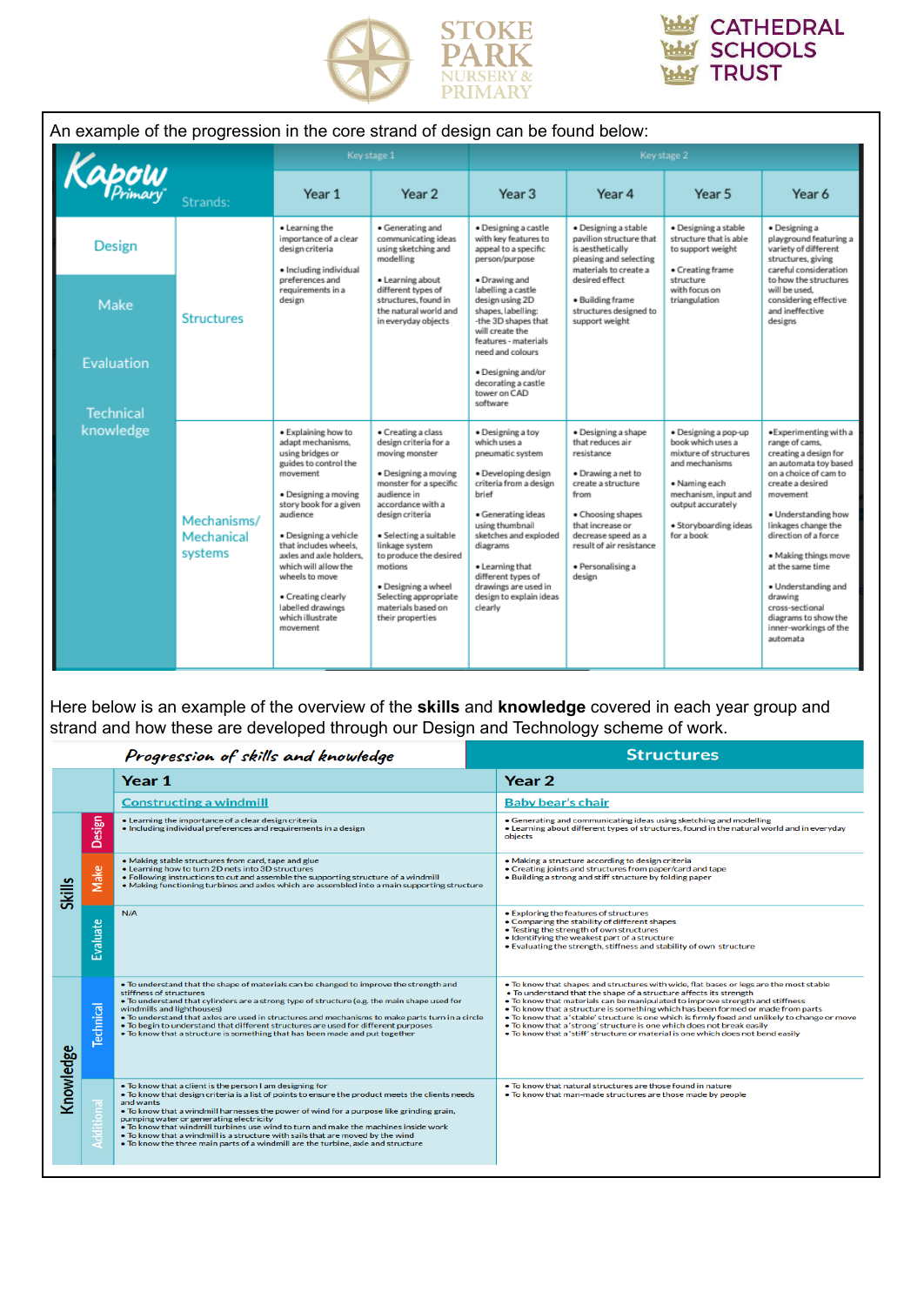



Knowledge organisers are used to detail the key learning (knowledge and vocabulary) for each unit. These are used to reduce the split attention effect for learners.

An example of a KS1 [Knowledge](https://drive.google.com/file/d/1i3L3ik65_cwWSf4nyl22LpSQKrMKJmf9/view?usp=sharing) Organiser An example of a KS2 [Knowledge](https://drive.google.com/file/d/1QDO1dpFJ3ODIYOaXT23OthYVJEU_2C0m/view?usp=sharing) Organiser

#### **'Golden Thread': Oracy**

At Stoke Park Primary, we recognise the vital role that oracy plays in the lives of our children, both during their time in primary school and for the rest of their lives. Research shows that oracy not only acts as a powerful tool for learning but is a key skill in itself which employers actively seek. By ensuring that children have explicit opportunities to develop their oracy skills as well as opportunities to learn through oracy across the curriculum, we aspire to create young adults who are able to work confidently, articulately and collaboratively.

We promote oracy through Design and Technology by teaching vocabulary that allows the children to design, make, evaluate and share their ideas.

## **IMPLEMENTATION - how will we deliver the curriculum?**

Design and Technology is taught over 3 weeks, one double session per week allowing for the practical activities. This is alternated with art and design.

This ensures that the core strands are revisited regularly giving an opportunity to deepen their understanding and knowledge, and meaning that children are regularly engaging in creative learning.

Lesson design; will include most or all of the following depending on where they are in the design cycle. (bold in every lesson)

- **● Explicit teaching of and recapping of vocabulary**
- **● Recap on prior knowledge**
- **● Explicit reference to the core 4 strands**
- Stimulus or evaluating existing products
- **● Sketchbooks used the teachers and children using individual sketchbooks to chart the design cycle and continue to be used throughout**
- **Knowledge organisers used to support key knowledge and vocabulary**
- **Reasonable adjustments made to ensure that all children can make progress**
- Focussed practical task with modelling
- **● Opportunities for discussion and purposeful talk**
- **● Excellence in effort, technique and outcome highlighted and celebrated**
- **● Respectful and knowledgeable use of materials**
- When appropriate, a 'Gallery Walk'

#### **Curriculum enrichment**

We use the local environment as well as organised trips within the Bristol area